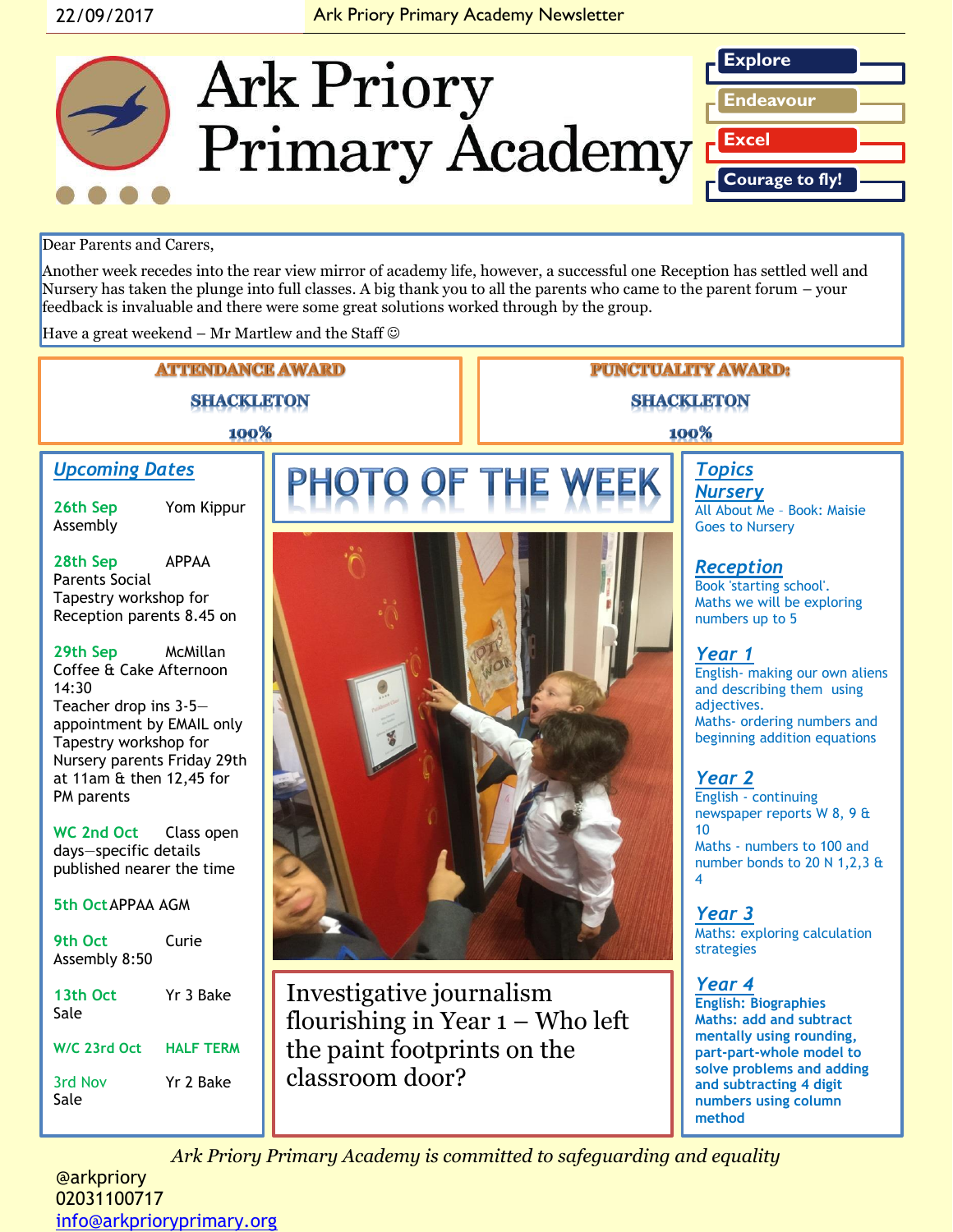| <b>Celebration Achievement</b><br>Parents of Children named below are welcome to attend awards assembly<br>These children will receive their certificate on:<br>2 <sup>nd</sup> Oct 2017<br>Yrs. 2,3 & 4 08:50<br>Yrs. R & 1 09:45 |                |                |                  |                 |  |
|------------------------------------------------------------------------------------------------------------------------------------------------------------------------------------------------------------------------------------|----------------|----------------|------------------|-----------------|--|
|                                                                                                                                                                                                                                    | <b>COURAGE</b> | <b>EXPLORE</b> | <b>ENDEAVOUR</b> | <b>EXCEL</b>    |  |
| $\mathbf R$                                                                                                                                                                                                                        | Eve            | Yaseen         | <b>Tom</b>       | <b>Beatrice</b> |  |
| 1                                                                                                                                                                                                                                  | Reon           | <b>Thaliya</b> | <b>Dylan</b>     | Mihailo         |  |
| $\mathbf{2}$                                                                                                                                                                                                                       | Xavier         | Conrad         | Sabrin           | <b>Harlow</b>   |  |
| 3                                                                                                                                                                                                                                  | <b>Oscar S</b> | Christian      | Josette          | Uma P           |  |
| 4                                                                                                                                                                                                                                  | Leo            | Daniela C      | <b>Tessa</b>     | <b>Marcel</b>   |  |

## **Handwriting Awards**

| 1              | Noa   |
|----------------|-------|
| $\overline{2}$ | Olive |
| 3              | Lukas |
| 4              | Ava L |

## **T**op Table



*Ark Priory Primary Academy is committed to safeguarding and equality* 

@arkpriory 02031100717 [info@arkprioryprimary.org](mailto:info@arkprioryprimary.org)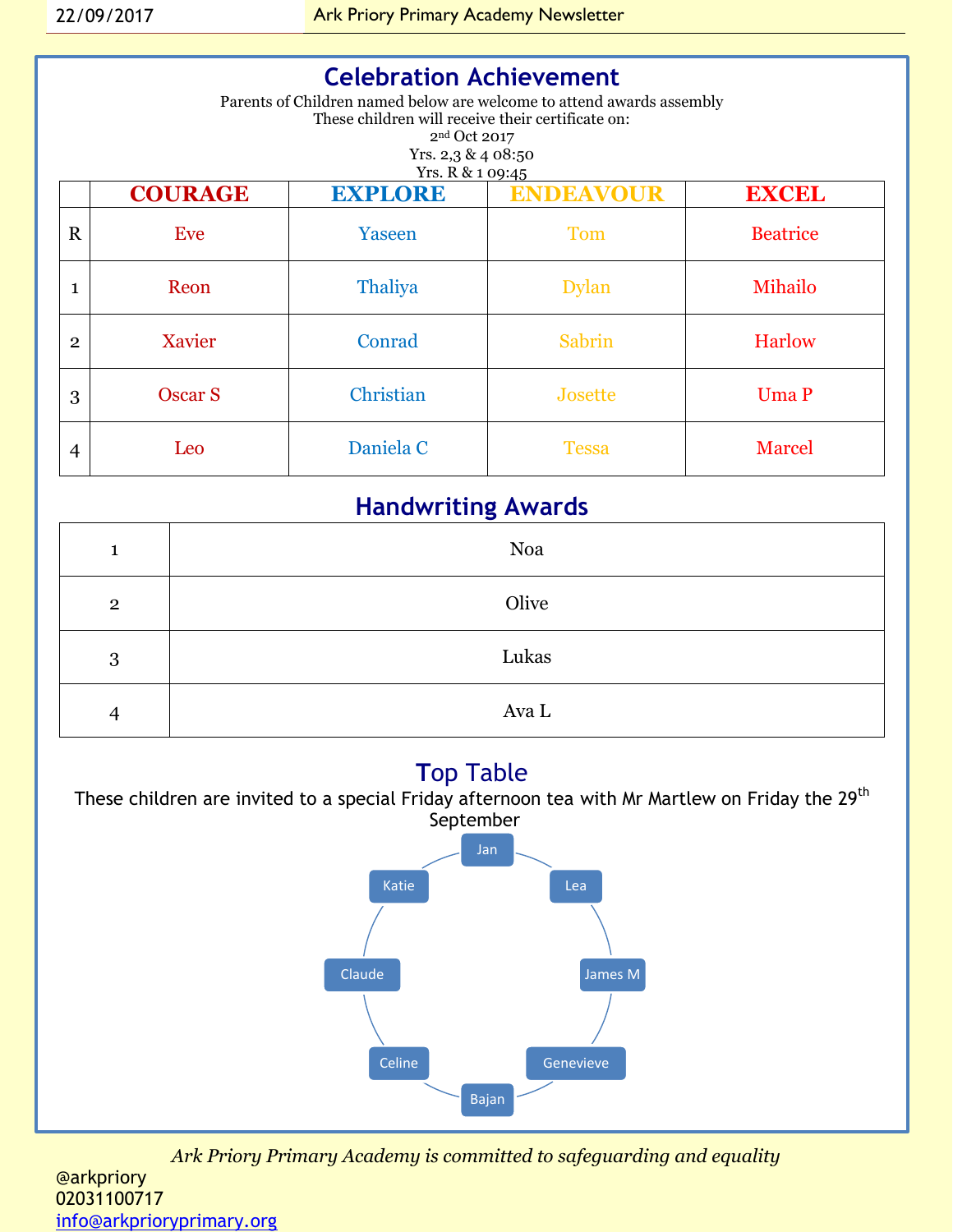## **Notices**

*Nursery Meet the Teacher – Tuesday 26th 11am for AM parents and 12.45 for PM parents* Open morning will be delayed until WC 16.10 – to allow for the children to settle

### *Reception*

Every child has taken a yellow folder home with the phonics sounds h-a-t we have covered this week. These phonics sounds need to be practised at home and brought back on Thursday for the new sounds to be issued

Open morning will be delayed until WC 16.10 – to allow for the children to settle

### *Year 1*

*TRIP Kew Gardens 13th October* Please only bring in educational show and tells- we only have time for a few during the week. Thank you! *Year 1 Open Morning 4th October 9am*

### *Year 2*

### *YEAR 2 OPEN MORNING 3rd OCTOBER 9am*

*TRIP Science Museum on 18th Oct* Cracking comprehension - 2a unit 2 will be tested on Friday 29th September Year 2 spellings will be sent home in children's bags this Friday.

#### *Year 3 YEAR 3 OPEN MORNING 5 th October 9am TRIP: Brunel Museum on Thursday 28th September*

#### *Year 4 Open day Monday 2nd Oct at 9.45*

## **General**

Please bring library books EVERYDAY

| <b>LIBRARY TIMES</b>                     |                            |  |  |
|------------------------------------------|----------------------------|--|--|
| <b>Monday 1.45-3.15pm</b>                | <b>Tuesday 1.45-3.15pm</b> |  |  |
| Columbus 1.45- 2.05                      | Shakleton 1.45- 2.05       |  |  |
| $\overline{\text{Archimedes}}$ 2.05-2.25 | Sharman 2.05-2.25          |  |  |
| Pankhurst 2.25-2.45                      | Fleming 2.25-2.45          |  |  |
| Seacole 2.45 - 3.05                      | Curie 2.45 - 3.05          |  |  |
| Armstrong 3.05-3.25                      | Brunel 3.05-3.25           |  |  |

# **Top Table: Afternoon Tea!**



*Ark Priory Primary Academy is committed to safeguarding and equality* 

@arkpriory 02031100717 [info@arkprioryprimary.org](mailto:info@arkprioryprimary.org)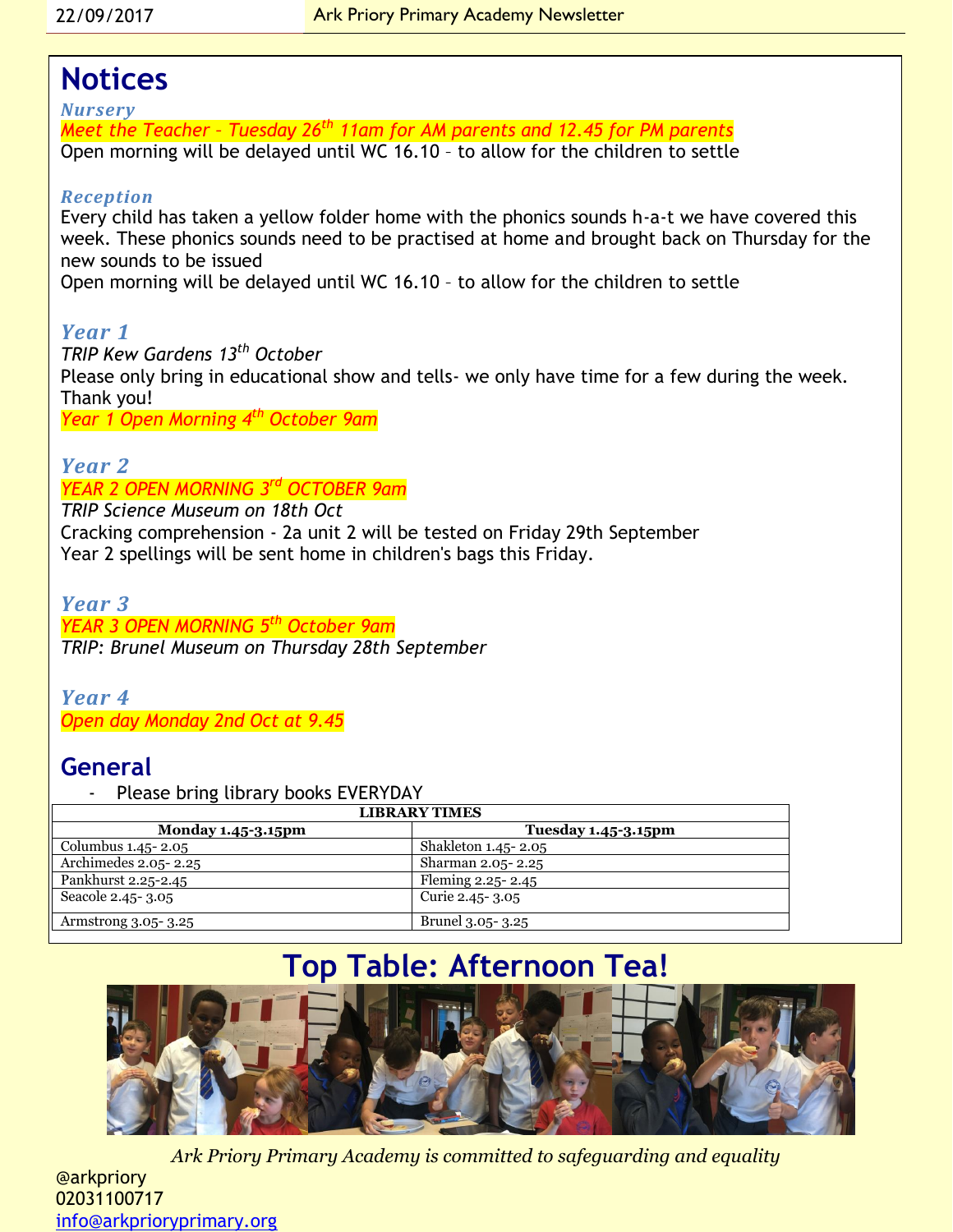# **Parent Forum – Notes (Thank you to Mrs Robinson)**

- 1. Byron build is on track. Ahead of schedule but they will still move in February as planned. Once gone, building work to get school back to normal in Priory by half term/first week of Spring 2.
- 2. Change to reception drop off arrangements to ease congestion started today. 8.20 'soft start' worked well and will now be standard. Parents can't go into the classroom however - there is a bottle neck at the door - no space for parents and buggies etc. The Teachers will be at the door to classroom. TA in classroom. This morning Columbus teacher not on door. She will be on door from tomorrow in Columbus, and Shackleton, greeting children.
- Lunches new system is children collect food from hatch; classes come in at 5 min intervals; pour own water; fruit (or cakes sometimes) platters on table for pudding. Working well. Playtime for Year 4 and Reception from today will be together after lunch so Year 4 can help reception learn to use all the play facilities. When a child is finished eating, an adult checks their plate and they can go outside if they've had enough to eat.
- 4. Mr Martlew asked for feedback on new lunch system. Might have to continue this system once Byron gone. 30 percent less waste and children seem happier.
- Mathletics Can Year 3's profile be changed? In year 2 and 4 the teacher has hidden the topics they haven't yet covered so it's a bit more guided. School looking at setting mathletics every other week and paper copy every week instead in response to parents who don't agree with screen time. Feedback welcomed.
- 6. Home learning should it be rethought altogether? Mr Martlew asked for feedback. Issues raised are parents not getting feedback as this is usually done orally in class. No written feedback on home learning at the moment mostly - because teachers do not have time to mark it all, when they already have average of 90 books a day to look at from class work. But no feedback takes away the incentive for children and parents.
- They are looking at giving every year group's parents a list of that year's goals on key areas so parents can work on these with child if desired/keeping parents informed of year expectations. Feedback was welcomed.
- Looking at options such as using Parenthub [\(https://www.parenthub.co.uk/\)](https://www.parenthub.co.uk/) as a potential alternative to newsletter. Feedback appreciated. TM to send it out for parents to look at and feedback. Online communication tool, like tapestry, but for all years, to communicate with teachers, in real time. Working towards better communication. Looking at all possible options to reach more parents. Only 40 percent average readership of newsletter. Ideas/best practice etc. welcomed. Please get in touch with Mr Martlew if you have specific ideas/tools to share.
- 9. Can library book choices be more guided? Mr Martlew said they will get help but won't be forced!
- 10. Violin Starting Monday but from January employing someone directly to improve the quality. Not continuing lessons through Ealing council as poor quality and expensive.
- 11. Priory Now have a designated and experienced Art teacher and sport teacher (children have one lesson with a PE teacher and one with class teachers every week). For every year group. Year 2 have Mr Martlew for PPA (including art) currently due to timetabling but Year 2 is an area of expertise
- <sup>12</sup>. "Mind up" a new system being used in school, giving the children brain breaks every day. With a chime, teaching calm and mindfulness. Monday afternoons are "Mind up Mondays". Learning about brain and emotions and how it affects well-being. Learning how to self-regulate. Teaching independence. Prepare them for better learning, secondary school and beyond.
- <sup>13</sup>. Children can wear trainers for sport, if prefer to plimsolls. BUT they must be a dark colour, e.g. navy or black. Nothing fluorescent, brightly coloured, sparkly or flashing. Small logos fine.

#### Additional follow up Q - How are the children coping at break times what with the lack of space? What happened to the block booking of rooms upstairs at Everyone Active upper rooms? Did this happen and how will they be used?

Ans - Play times and break times are finely balanced time wise and it is more important than ever for staff and children to be considerate of others and efficient in their movements to and from the playground. However, all seems to be going well at this stage and feedback has been very positive. Everyone active has been booked and is fully utilised by Ark Byron for their PE session to allow Priory to make full use of the splendidly astroturfed MUGA.

*Ark Priory Primary Academy is committed to safeguarding and equality*  @arkpriory 02031100717 [info@arkprioryprimary.org](mailto:info@arkprioryprimary.org)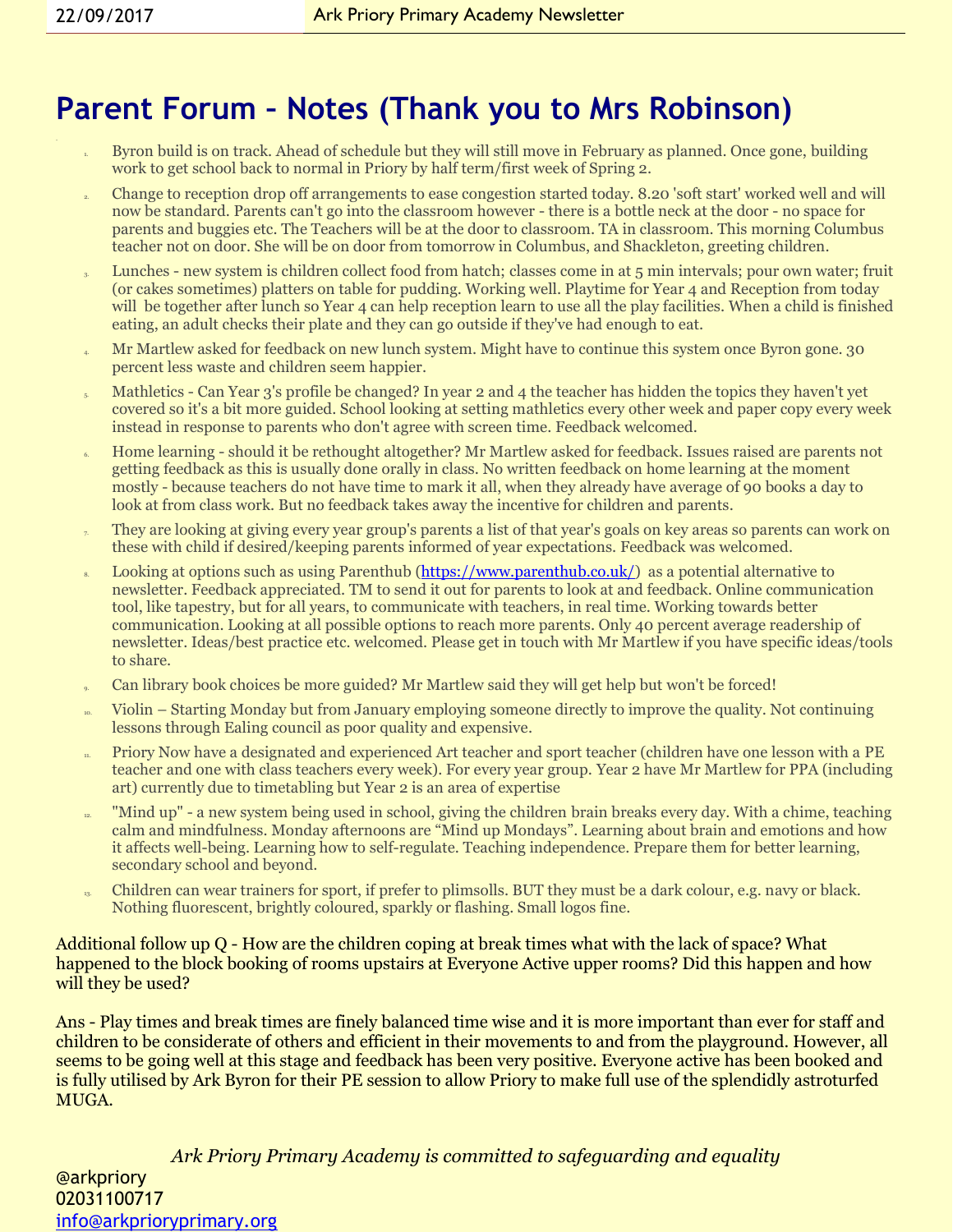# **Scootathon for Duchenne UK**

Nicolas and Emilia have taken part in a scootathlon which includes biking, scooting and running for Duchenne UK. This is an amazing and ambitious charity with a clear vision: to fund and accelerate treatments and a cure for Duchenne muscular dystrophy which mainly affects little boys.

Emilia's and Nicholas's German cousin suffers from Duchenne. He is now 18 and his life expectancy somewhere in the mid 20s. It is heart-breaking for the whole family to see his deterioration whenever we see him. We would like to imagine a world where nobody has to go through the trauma of a family whose child has just been diagnosed with this devastating disease.

It would be wonderful to receive donations from parents and fellow Academy pupils for this great cause. We promise that we all **endeavoured** to race our socks off (their Mum as well as Dilys's and Enid's parents are participated in the relay triathlon on the same day).

The link for donations is below:

[Read Carmen's story](https://www.justgiving.com/fundraising/carmen-prem)



Dear Parents/Guardians,

On Friday 29th September at 2.30pm we will be holding an Afternoon Teain support of the 'World Biggest Coffee Morning' to raise money for Macmillan Cancer Support. We would like to inviteyou to join us in the hall at 2,30pm to enjoy coffee and cake and raise money for this important and worthy cause.

In preparation for the event, we kindly request that if you would like to donate any baked goods you leave it with the school reception on the morning of Friday 29<sup>th</sup> September. We respectfully ask that you ensure any food items are nut free so everyone can enjoy a treat! Macmillan Cancer Supportis one of the largest British charities and provides specialisthe alth<br>care, information, and financial support to people affected by cancer.

Just £28 can pay for a Macmillan nurse for an hourhelping people living with cancer and their families receive essential medical, practical, and emotional support.

We hope you join us to support this cause and look forward to seeingyou there! Kind Regards,



Yours sincerely,

#### Mr. T.Martlew

*Ark Priory Primary Academy is committed to safeguarding and equality* 

@arkpriory 02031100717 [info@arkprioryprimary.org](mailto:info@arkprioryprimary.org)